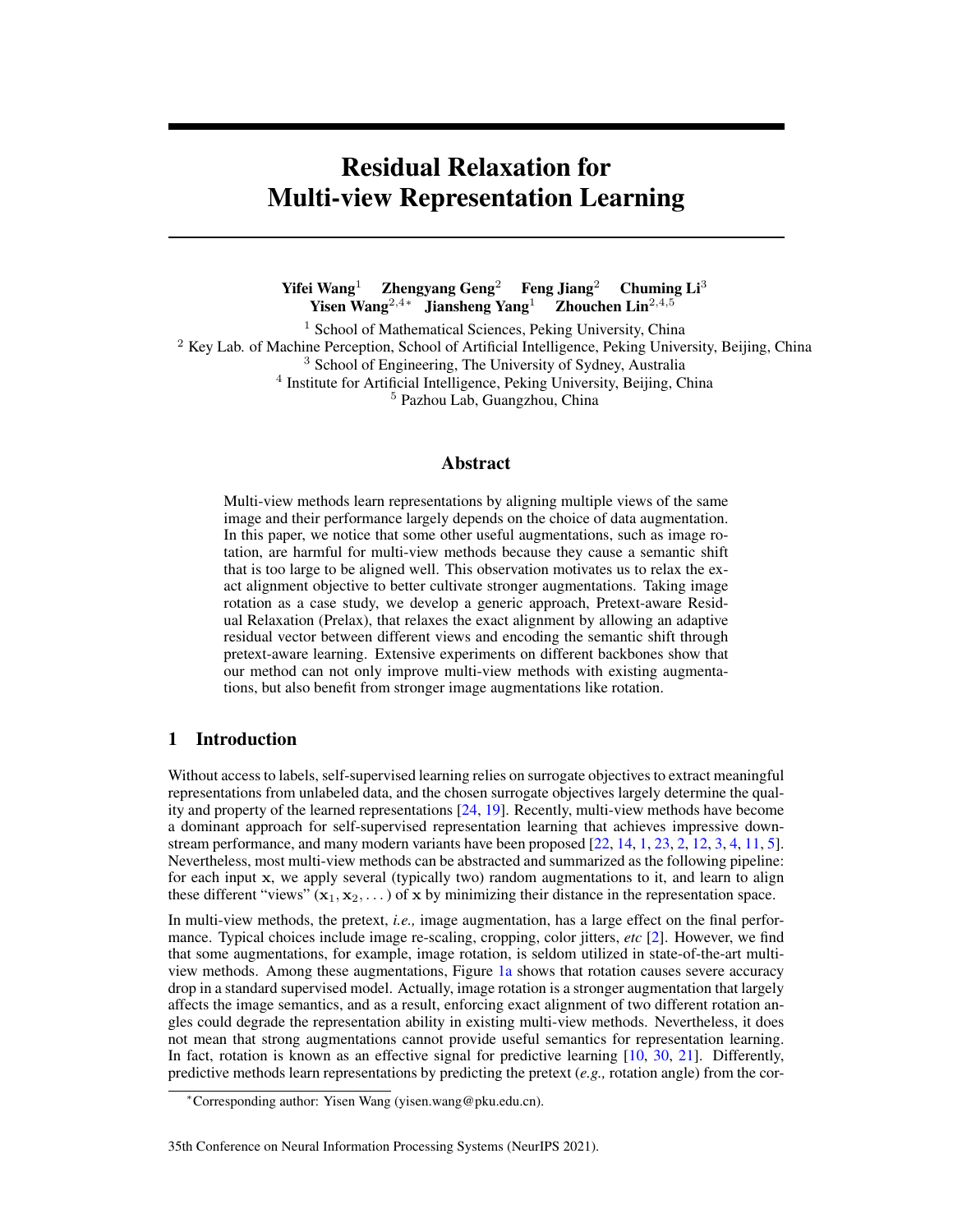<span id="page-1-1"></span><span id="page-1-0"></span>

Figure 1: Left: the effect of different augmentations of CIFAR-10 test images with a supervised model (trained without using any data augmentation, more details in Appendix A). Right: an illustration of the exact alignment objective of multi-view methods  $(z' \rightarrow \leftarrow z)$  and the relaxed residual alignment of our Prelax  $(z' - r \rightarrow \leftarrow z)$ . As the rotation largely modifies the image semantics, our Prelax adopts a rotation-aware residual vector r to bridge the representation of two different views.

responding view. In this way, the model is encouraged to encode pretext-aware image semantics, which also yields good representations.

To summarize, strong augmentations like rotation carry meaningful semantics, while being harmful for existing multi-view methods due to large semantic shift. To address this dilemma, in this paper, we propose a generic approach that generalizes multi-view methods to cultivating stronger augmentations. Drawing inspirations from the soft-margin SVM, we propose *residual alignment*, which relaxes the exact alignment in multi-view methods by incorporating a residual vector between two views. Besides, we develop a predictive loss for the residual to ensure that it encodes the semantic shift between views (*e.g.,* image rotation). We name this technique as Pretext-aware REsidual ReLAXation (Prelax), and an illustration is shown in Figure [1b.](#page-1-0) Prelax serves as a generalized multi-view method that is adaptive to large semantic shift and combines image semantics extracted from both pretext-invariant and pretext-aware methods. We summarize our contributions as follows:

- We propose a generic technique, Pretext-aware Residual Relaxation (Prelax), that generalizes multi-view representation learning to benefit from stronger image augmentations.
- Prelax not only extracts pretext-invariant features as in multi-view methods, but also encodes pretext-aware features into the pretext-aware residuals. Thus, it can serve as a unified approach to bridge the two existing methodologies for representation learning.
- Experiments show that Prelax can bring significant improvement over both multi-view and predictive methods on a wide range of benchmark datasets.

# 2 Related Work

**Multi-view Learning.** Although multi-view learning could refer to a wider literature [\[16\]](#page-10-10), here we restrict our discussions to the context of Self-Supervised Learning (SSL), where multi-view methods learn representations by aligning multiple views of the same image generated through random data augmentation [\[1\]](#page-10-2). There are two kinds of methods to keep the representations well separated: contrastive methods, which achieve this by maximizing the difference between different samples [\[2,](#page-10-3) [12\]](#page-10-4), and similarity-based methods, which prevent representation collapse via implicit mechanisms like predictor and gradient stopping [\[11,](#page-10-7) [5\]](#page-10-8). Although having lots of modern variants, multi-view methods share the same methodology, that is to extract features that are *invariant* to the predefined augmentations, *i.e.,* pretext-invariant features [\[20\]](#page-10-11).

Predictive Learning. Another thread of methods is to learn representations by predicting selfgenerated surrogate labels. Specifically, it applies a transformation (*e.g.,* image rotation) to the input image and requires the learner to predict properties of the transformation (*e.g.,* the rotation angle) from the transformed images. As a result, the extracted image representations are encouraged to become aware of the applied pretext (*e.g.,* image rotation). Thus, we also refer to them as *pretext-*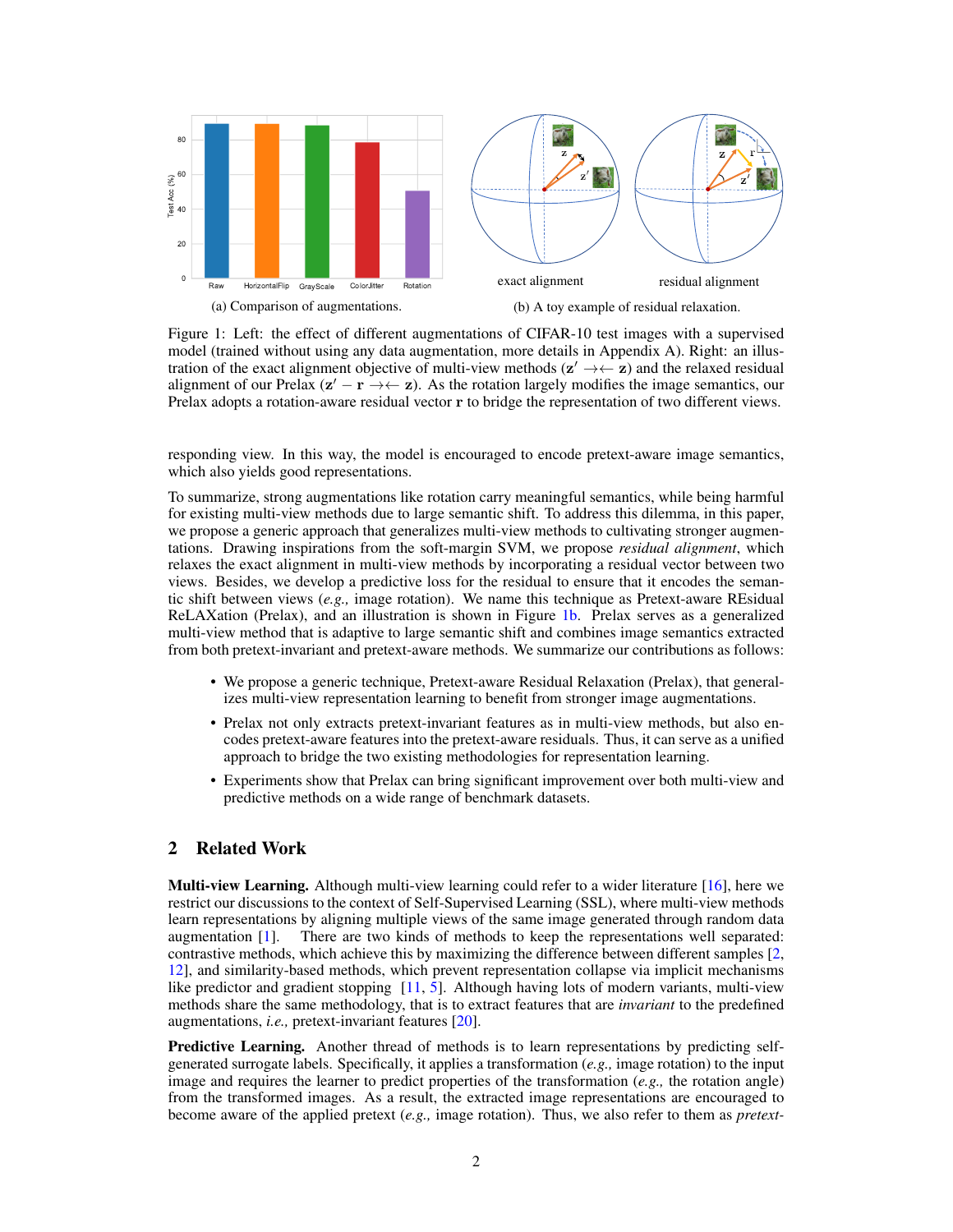<span id="page-2-1"></span>*aware methods*. The pretext tasks can be various, to name a few, Rotation [\[10\]](#page-10-9), Jigsaw [\[21\]](#page-11-4), Relative Path Location [\[8\]](#page-10-12), Colorization [\[30\]](#page-11-3).

Generalized Multi-view Learning. Although there are plenty of works on each branch, how to bridge the two methodologies remains under-explored. Prior to our work, there are only a few works on this direction. Some directly combine AMDIM (pretext-invariant) [\[1\]](#page-10-2) and Rotation (pretextaware) [\[10\]](#page-10-9) objectives [\[9\]](#page-10-13). However, a direct combination of the two contradictory objectives may harm the final representation. LooC [\[28\]](#page-11-5) proposes to separate the embedding space to several parts, where each subspace learns local invariance *w.r.t.* a specific augmentation. But this is achieved at the cost of limiting the representation flexibility of each pretext to the predefined subspace. Different from them, our proposed Prelax provides a more general solution by allowing an adaptive residual vector to encode the semantic shift. In this way, both kinds of features are encoded in the same representation space.

## 3 The Proposed Pretext-aware Residual Relaxation (Prelax) Method

#### 3.1 Preliminary

**Problem Formulation.** Given unlabeled data  $\{x_i\}$ , unsupervised representation learning aims to learn an encoder network  $\mathcal{F}_{\theta}$  that extracts meaningful low-dimensional representations  $\mathbf{z} \in \mathbb{R}^{d_z}$ from high-dimensional input images  $\mathbf{x} \in \mathbb{R}^{d_x}$ . The learned representation is typically evaluated on a downstream classification task by learning a linear classifier with labeled data  $\{x_i, y_i\}$ .

**Multi-view Representation Learning.** For an input image  $x \in \mathbb{R}^{d_x}$ , we can generate a different view by data augmentation,  $x' = t(x)$ , where  $t \in \mathcal{T}$  refers to a randomly drawn augmentation operator from the pretext set  $\mathcal T$ . Then, the transformed input  $x'$  and the original input x are passed into an online network  $\mathcal{F}_{\theta}$  and a target network  $\mathcal{F}_{\phi}$ , respectively. Optionally, the output of the online network is further processed by an MLP predictor network  $G_{\theta}$ , to match the output of the target network. As two different views of the same image  $(i.e.,$  positive samples), x and x' should have similar representations, so we align their representations with the following similarity loss,

<span id="page-2-0"></span>
$$
\mathcal{L}_{\text{sim}}(\mathbf{x}', \mathbf{x}; \boldsymbol{\theta}) = \|\mathcal{G}_{\boldsymbol{\theta}}\left(\mathcal{F}_{\boldsymbol{\theta}}(\mathbf{x}')\right) - \mathcal{F}_{\boldsymbol{\phi}}(\mathbf{x})\|_2^2.
$$
 (1)

The representations,  $e.g., \mathbf{z} = \mathcal{F}_{\theta}(\mathbf{x})$ , are typically projected to a unit spherical ball before calculating the distance  $(\mathbf{z}/\|\mathbf{z}\|_2)$ , which makes the  $\ell_2$  distance equivalent to the cosine similarity [\[2\]](#page-10-3).

Remark. Aside from the similarity loss between positive samples, contrastive methods [\[22,](#page-11-1) [14,](#page-10-1) [23,](#page-11-2) [2\]](#page-10-3) further encourage representation uniformity with an additional regularization minimizing the similarity between input and an independently drawn negative sample. Nevertheless, some recent works find that the similarity loss alone already suffices [\[11,](#page-10-7) [5\]](#page-10-8). In this paper, we mainly focus on improving the alignment between positive samples in the similarity loss. It can also be easily extended to contrastive methods by considering the dissimilarity regularization.

#### 3.2 Objective Formulation

As we have noticed, the augmentation sometimes may bring a certain amount of semantic shift. Thus, enforcing exact alignment of different views may hurt the representation quality, particularly when the data augmentation is too strong for the positive pairs to be matched exactly. Therefore, we need to relax the exact alignment in Eq.  $(1)$  to account for the semantic shift brought by the data augmentation.

**Residual Relaxed Similarity Loss.** Although the representations may not align exactly, *i.e.*,  $z' \neq z$ , however, the *representation identity* will always hold:  $z' - (z' - z) = z$ , where  $z' - z$  represents the shifted semantics by augmentation. This makes this identity a proper candidate for multi-view alignment under various augmentations as long as the shifted semantic is taken into consideration.

Specifically, we replace the exact alignment (denoted as  $\rightarrow \leftarrow$ ) in the similarity loss (Eq. [\(1\)](#page-2-0)) by the proposed *identity alignment*, *i.e.,*

$$
\mathcal{G}_{\theta}(\mathbf{z}'_{\theta}) \to \leftarrow \mathbf{z}_{\phi} \quad \Rightarrow \quad \mathcal{G}_{\theta}(\mathbf{z}'_{\theta}) - \mathcal{G}_{\theta}(\mathbf{r}) \to \leftarrow \mathbf{z}_{\phi}, \tag{2}
$$

where we include a residual vector  $\mathbf{r} \triangleq \mathbf{z}'_{\theta} - \mathbf{z}_{\theta} = \mathcal{F}_{\theta}(\mathbf{x}') - \mathcal{F}_{\theta}(\mathbf{x})$  to represent the difference on the representations. To further enable a better tradeoff between the exact and identity alignments,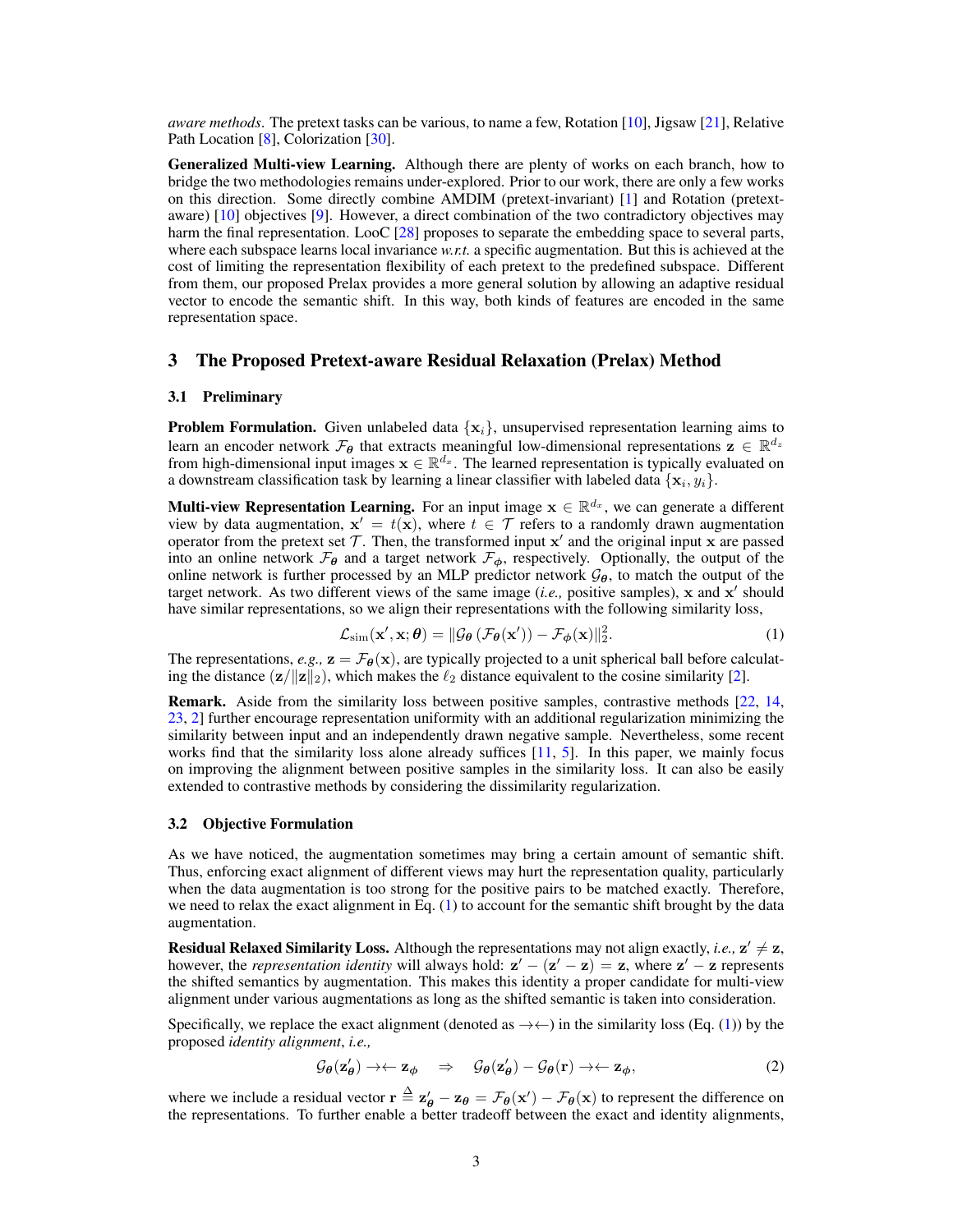<span id="page-3-5"></span>we have the following *residual alignment*:

$$
\mathcal{G}_{\theta}(\mathbf{z}'_{\theta}) - \alpha \mathcal{G}_{\theta}(\mathbf{r}) \rightarrow \leftarrow \mathbf{z}_{\phi},\tag{3}
$$

where  $\alpha \in [0, 1]$  is the interpolation parameter. When  $\alpha = 0$ , we recover the exact alignment; when  $\alpha = 1$ , we recover the identity alignment. We name the corresponding learning objective as the Residual Relaxed Similarity (R2S) loss, which minimizes the squared  $\ell_2$  distance among two sides:

<span id="page-3-1"></span>
$$
\mathcal{L}^{\alpha}_{\text{R2S}}(\mathbf{x}', \mathbf{x}; \boldsymbol{\theta}) = ||\mathcal{G}_{\boldsymbol{\theta}}(\mathcal{F}_{\boldsymbol{\theta}}(\mathbf{x}')) - \alpha \mathcal{G}_{\boldsymbol{\theta}}(\mathbf{r}) - \mathcal{F}_{\boldsymbol{\phi}}(\mathbf{x})||_2^2.
$$
 (4)

Predictive Learning (PL) Loss. To ensure the relaxation works as expected, the residual r should encode the semantic shift caused by the augmentation, *i.e.,* the pretext. Inspired by predictive learning [\[10\]](#page-10-9), we utilize the residual to predict the corresponding augmentation for its pretext-awareness. In practice, the assigned parameters for the random augmentation t can be generally divided into the discrete categorical variables  $t^d$  (e.g., flipping or not, graying or not), and the continuous variables  $\mathbf{t}^c$  (*e.g.*, scale, ratio, jittered brightness). Thus, we learn a PL predictor  $\mathcal{H}_{\theta}$  to predict ( $\mathbf{t}^d, \mathbf{t}^c$ ) with cross entropy loss (CE) and mean square error loss (MSE), respectively:

<span id="page-3-2"></span>
$$
\mathcal{L}_{\rm PL}(\mathbf{x}', \mathbf{x}, \mathbf{t}; \boldsymbol{\theta}) = \mathrm{CE}(\mathcal{H}_{\boldsymbol{\theta}}^d(\mathbf{r}), \mathbf{t}^d) + \|\mathcal{H}_{\boldsymbol{\theta}}^c(\mathbf{r}) - \mathbf{t}^c\|_2^2.
$$
 (5)

Constraint on the Similarity. Different from the exact alignment, the residual vector can be unbounded, *i.e.,* the difference between views can be arbitrarily large. This is not reasonable as the two views indeed share many common semantics. Therefore, we should utilize this prior knowledge to prevent the bad cases under residual similarity and add the following constraint

$$
\mathcal{L}_{\text{sim}} = \|\mathcal{G}_{\theta}\left(\mathcal{F}_{\theta}(\mathbf{x}')\right) - \mathcal{F}_{\phi}(\mathbf{x})\|_{2}^{2} \le \varepsilon,\tag{6}
$$

where  $\varepsilon$  denotes the maximal degree of mismatch allowed between positive samples.

The Overall Objective of Prelax. By combining the three components above, we can reliably encode the semantic shift between augmentations while ensuring a good alignment between views:

<span id="page-3-3"></span>
$$
\min_{\theta} \mathcal{L}_{\text{R2S}}^{\alpha}(\mathbf{x}', \mathbf{x}; \theta) + \gamma \mathcal{L}_{\text{PL}}(\mathbf{x}', \mathbf{x}; \theta),
$$
  
s.t. 
$$
\|\mathcal{G}_{\theta}(\mathcal{F}_{\theta}(\mathbf{x}')) - \mathcal{F}_{\phi}(\mathbf{x})\|_{2}^{2} \leq \varepsilon.
$$
 (7)

For simplicity, we transform it into a Lagrangian objective with a fixed multiplier  $\beta \geq 0$ , and obtain the overall Pretext-aware REsidual ReLAXation (Prelax) objective,

$$
\mathcal{L}_{\text{R2S}}^{\alpha}(\mathbf{x}', \mathbf{x}; \boldsymbol{\theta}) + \gamma \mathcal{L}_{\text{PL}}(\mathbf{x}', \mathbf{x}; \boldsymbol{\theta}) + \beta \mathcal{L}_{\text{sim}}(\mathbf{x}', \mathbf{x}; \boldsymbol{\theta}),
$$
\n(8)

where  $\alpha$  tradeoffs between the exact and identity alignments,  $\gamma$  adjusts the amount of pretextawareness of the residual, and  $\beta$  controlls the degree of similarity between positive pairs. An illustrative diagram of the Prelax objective is shown in Figure [1.](#page-1-0)

Discussions. In fact, there are other alternatives to relax the exact alignment. For example, we can utilize a margin loss

<span id="page-3-4"></span>
$$
\mathcal{L}_{\text{margin}}(\mathbf{x}', \mathbf{x}; \boldsymbol{\theta}) = \max(||\mathcal{G}_{\boldsymbol{\theta}}(\mathcal{F}_{\boldsymbol{\theta}}(\mathbf{x}')) - \mathcal{F}_{\boldsymbol{\phi}}(\mathbf{x})||_2^2 - \eta, 0),
$$
\n(9)

where  $\eta > 0$  is a threshold for the mismatch tolerance. However, it has two main drawbacks: 1) as each image and augmentation have different semantics, it is hard to choose a universal threshold for all images; and 2) the representation keeps shifting along with the training progress, making it even harder to maintain a proper threshold dynamically. Thus, a good relaxation should be adaptive to the training progress and the aligning of different views. While our Prelax adopts *pretext-aware residual vector*, which is learnable, flexible, and semantically meaningful.

## 3.3 Theoretical Analysis

As Prelax encodes both pretext-invariant and pretext-aware features, it can be semantically richer than both multi-view learning and predictive learning. Following the information-theoretic framework developed by [\[25\]](#page-11-6), we show that Prelax provably enjoys better downstream performance.

We denote the random variable of input as  $X$  and learn a representation  $Z$  through a deterministic encoder  $\mathcal{F}_{\theta}$ :  $\mathbf{Z} = \mathcal{F}_{\theta}(\mathbf{X})^2$  $\mathbf{Z} = \mathcal{F}_{\theta}(\mathbf{X})^2$ . The representation **Z** is evaluated for a downstream task **T** by learning

<span id="page-3-0"></span><sup>2</sup>We use capitals to denote the random variable, *e.g.,* X, and use lower cases to denote its outcome, *e.g.,* x.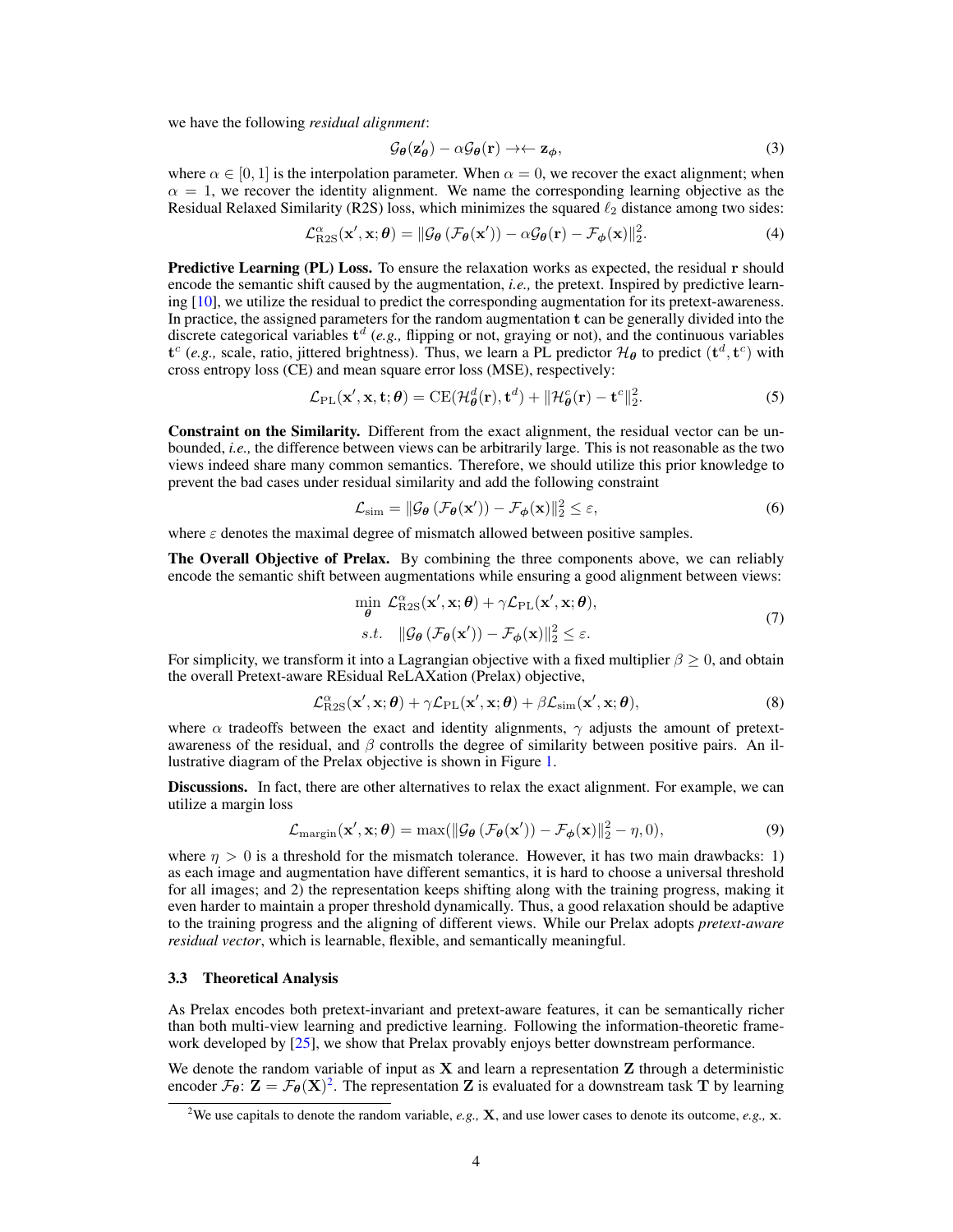<span id="page-4-2"></span>

Figure 2: A diagram of our proposed Prelax objective. An image  $x$  is firstly augmented as  $x'$ . Then the positive pair  $(x, x')$ , is processed by the online network  $\mathcal{F}_{\theta}$  and the target network  $\mathcal{F}_{\phi}$ , respectively. Output of the online network is further processed by the target network  $\mathcal{G}_{\theta}$ , and the gradient of  $\mathcal{F}_{\phi}$  is detached, *i.e.*, stop-grad, denoted as sg. Then the outputs are used to compute the three objectives,  $\mathcal{L}_{\text{R2S}}$  (Eq. [4\)](#page-3-1),  $\mathcal{L}_{\text{PL}}$  (Eq. [5\)](#page-3-2), and  $\mathcal{L}_{\text{sim}}$  (Eq. [1\)](#page-2-0) in the Prelax objective (Eq. [7\)](#page-3-3).

a classifier on top of Z. From an information-theoretic learning perspective, a desirable algorithm should maximize the Mutual Information (MI) between **Z** and **T**, *i.e.*,  $I(Z;T)$  [\[6\]](#page-10-14). Supervised learning on task  $T$  can learn representations by directly maximizing  $I(Z; T)$ . Without access to the labels T, unsupervised learning resorts to maximizing  $I(Z; S)$ , where S denotes the surrogate signal S designed by each method. Specifically, multi-view learning matches Z with the randomly augmented view, denoted as  $S_v$ ; while predictive learning uses **Z** to predict the applied augmentation, denoted as  $S_a$ . In Prelax, as we combine both semantics, we actually maximize the MI *w.r.t.* their joint distribution, *i.e.*,  $I(\mathbf{Z}; \mathbf{S}_v, \mathbf{S}_a)$ . We denote the representations learned by supervised learning, multi-view learning, predictive learning, and Prelax as  $\mathbf{Z}_{\text{sup}}, \mathbf{Z}_{\text{mv}}, \mathbf{Z}_{\text{PL}}, \mathbf{Z}_{\text{Prelax}}$ , respectively.

Theorem 1. *Assume that by maximizing the mutual information, each method can retain all information in* **X** *about the learning signal*  $\tilde{S}$  *(or* **T***), i.e.,*  $I(X; S) = \max_{I} I(Z; S)$ *. Then we have the following inequalities on their task-relevant information*  $I(\mathbf{Z}; \mathbf{T})$ *:* 

$$
I(\mathbf{X}; \mathbf{T}) = I(\mathbf{Z}_{\text{sup}}; \mathbf{T}) \ge I(\mathbf{Z}_{\text{Prelax}}; \mathbf{T}) \ge \max(I(\mathbf{Z}_{\text{mv}}; \mathbf{T}), I(\mathbf{Z}_{\text{PL}}; \mathbf{T})).
$$
 (10)

Theorem 2. *Further assume that* T *is a* K*-class categorical variable. In general, we have the* upper bound  $u^e$  on the downstream Bayes errors  $P^e := \mathbb{E}_\mathbf{z} [1 - \max_{\mathbf{t} \in \mathbf{T}} P(T = \mathbf{t} | \mathbf{z})]$ ,

<span id="page-4-0"></span>
$$
\bar{P}^e \le u^e := \log 2 + P^e_{\sup} \cdot \log K + I(\mathbf{X}; \mathbf{T} | \mathbf{S}). \tag{11}
$$

 $\mathbb{E}e^{\beta E} = \text{Th}(P^e) = \min\{\max\{P^e, 0\}, 1 - 1/K\}$  denotes the thresholded Bayes error. Accord*ingly, we have the following inequalities on the upper bounds for different unsupervised methods,*

<span id="page-4-1"></span>
$$
u_{\sup}^e \le u_{\text{Prelax}}^e \le \min(u_{\text{mv}}^e, u_{\text{PL}}^e) \le \max(u_{\text{mv}}^e, u_{\text{PL}}^e). \tag{12}
$$

Theorem [1](#page-4-0) shows that Prelax extracts more task-relevant information than multi-view and predictive methods, and Theorem [2](#page-4-1) further shows that Prelax has a tighter upper bound on the downstream Bayes error. Therefore, Prelax is indeed theoretically superior to previous unsupervised methods by utilizing both pretext-invariant and pretext-aware features. Proofs are in Appendix B.

## 4 Practical Implementation

In this part, we present three practical variants of Prelax to generalize existing multi-view backbones: 1) one with existing multi-view augmentations (Prelax-std); 2) one with a stronger augmentation, image rotation (Prelax-rot); and 3) one with previous two strategies (Prelax-all).

#### 4.1 Backbone

BYOL [\[11\]](#page-10-7) and SimSiam [\[5\]](#page-10-8) are both similarity-based methods and they differ mainly in the design of the target network  $\mathcal{F}_{\phi}$ . BYOL [\[11\]](#page-10-7) utilizes momentum update of the target parameters  $\phi$  from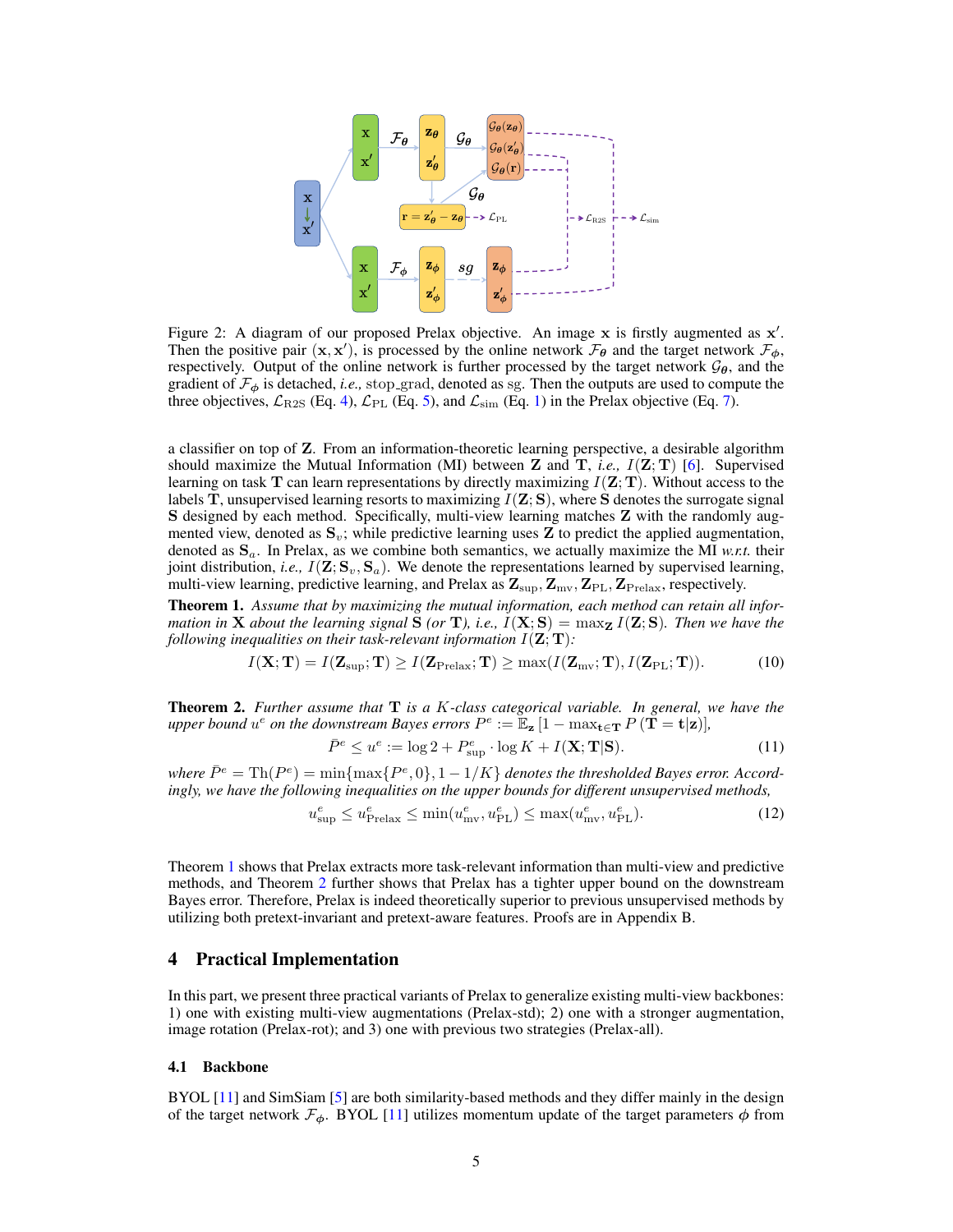<span id="page-5-2"></span>the online parameters  $\theta$ , *i.e.*,  $\phi \leftarrow \tau \phi + (1 - \tau) \theta$ , where  $\tau \in [0, 1]$  is the target decay rate. While SimSiam [\[5\]](#page-10-8) simply regards the (stopped-gradient) online network as the target network, *i.e.,*  $\phi \leftarrow sg(\theta)$ . We mainly take SimSiam for discussion and our analysis also applies to BYOL.

For a given training image x, SimSiam draws two random augmentations  $(t_1, t_2)$  and get two views  $(x_1, x_2)$ , respectively. Then, SimSiam maximizes the similarity of their representations with a dual objective, where the two views can both serve as the input and the target to each other,

<span id="page-5-1"></span>
$$
\mathcal{L}_{\text{Simsiam}}(\mathbf{x};\boldsymbol{\theta}) = \|\mathcal{G}_{\boldsymbol{\theta}}(\mathcal{F}_{\boldsymbol{\theta}}(\mathbf{x}_1)) - \mathcal{F}_{\boldsymbol{\phi}}(\mathbf{x}_2)\|_2^2 + \|\mathcal{G}_{\boldsymbol{\theta}}(\mathcal{F}_{\boldsymbol{\theta}}(\mathbf{x}_2)) - \mathcal{F}_{\boldsymbol{\phi}}(\mathbf{x}_1)\|_2^2.
$$
 (13)

#### 4.2 Prelax-std

To begin with, we can directly generalize the baseline method with our Prelax method under existing multi-view augmentation strategies [\[2,](#page-10-3) [11\]](#page-10-7). For the same positive pair  $(x_1, x_2)$ , we can calculate their residual vector  $\mathbf{r}_{12} = \mathcal{F}_{\theta}(\mathbf{x}_1) - \mathcal{F}_{\theta}(\mathbf{x}_2)$  and use it for the R2S loss (Eq. [\(4\)](#page-3-1))

<span id="page-5-0"></span>
$$
\mathcal{L}^{\alpha}_{\text{R2S}}(\mathbf{x}_1, \mathbf{x}_2; \boldsymbol{\theta}) = ||\mathcal{G}_{\boldsymbol{\theta}}(\mathcal{F}_{\boldsymbol{\theta}}(\mathbf{x}_1)) - \alpha \mathcal{G}_{\boldsymbol{\theta}}(\mathbf{r}_{12}) - \mathcal{F}_{\boldsymbol{\phi}}(\mathbf{x}_2)||_2^2.
$$
 (14)

We note that there is no difference in using  $r_{12}$  or  $r_{21}$  as the two views are dual. Then, we can adopt the similarity loss in the reverse direction as our similarity constraint loss,

$$
\mathcal{L}_{sim}(\mathbf{x}_2, \mathbf{x}_1; \boldsymbol{\theta}) = ||\mathcal{G}_{\boldsymbol{\theta}}(\mathcal{F}_{\boldsymbol{\theta}}(\mathbf{x}_2)) - \mathcal{F}_{\boldsymbol{\phi}}(\mathbf{x}_1)||_2^2.
$$
 (15)

At last, we use the residual  $r_{12}$  for the PL loss to predict the augmentation parameters of  $x_1$ , *i.e.*,  $t_1$ , because  $\mathbf{r}_{12} = \mathbf{z}_1 - \mathbf{z}_2$  directs towards  $\mathbf{z}_1$ . Combining the three losses above, we obtain our Prelaxstd objective,

$$
\mathcal{L}_{\text{Prelax-std}}(\mathbf{x};\boldsymbol{\theta}) = \mathcal{L}_{\text{R2S}}^{\alpha}(\mathbf{x}_1,\mathbf{x}_2;\boldsymbol{\theta}) + \gamma \mathcal{L}_{\text{PL}}(\mathbf{x}_1,\mathbf{x}_2,\mathbf{t}_1;\boldsymbol{\theta}) + \beta \mathcal{L}_{\text{sim}}(\mathbf{x}_2,\mathbf{x}_1;\boldsymbol{\theta}).
$$
 (16)

#### 4.3 Prelax-rot

As mentioned previously, with our residual relaxation we can benefit from stronger augmentations that are harmful for multi-view methods. Here, we focus on the image rotation example and propose the Prelax-rot objective with rotation-aware residual vector. To achieve this, we further generalize existing dual-view methods by incorporating a *third* rotation view.

Specifically, given two views  $(x_1, x_2)$  generated with existing multi-view augmentations, we additionally draw a random rotation angle  $a \in \mathcal{R} = \{0^\circ, 90^\circ, 180^\circ, 270^\circ\}$  and apply it to rotate  $\mathbf{x}_1$ clockwise, leading to the third view  $x_3$ . Note that the only difference between  $x_3$  and  $x_1$  is the rotation semantic a. Therefore, if we substitute  $x_1$  with  $x_3$  in the similarity loss, we should add a rotation-aware residual  $\mathbf{r}_{31} = \mathbf{z}_3 - \mathbf{z}_1$  to bridge the gap. Motivated by this analysis, we propose the Rotation Residual Relaxation Similarity (R3S) loss,

$$
\mathcal{L}_{\text{R3S}}^{\alpha}(\mathbf{x}_{1:3};\boldsymbol{\theta}) = ||\mathcal{G}_{\boldsymbol{\theta}}(\mathcal{F}_{\boldsymbol{\theta}}(\mathbf{x}_{3})) - \alpha \mathcal{G}_{\boldsymbol{\theta}}(\mathbf{r}_{31}) - \mathcal{F}_{\boldsymbol{\phi}}(\mathbf{x}_{2})||_{2}^{2}.
$$
 (17)

which replace  $\mathcal{G}_{\theta}(\mathcal{F}_{\theta}(\mathbf{x}_1))$  by its rotation-relaxed version  $\mathcal{G}_{\theta}(\mathcal{F}_{\theta}(\mathbf{x}_3)) - \alpha \mathcal{G}_{\theta}(\mathbf{r}_{31})$  in the similarity loss. Comparing the R2S loss (Eq. [14\)](#page-5-0) and the R3S loss, we note that the relaxation of the R2S loss accounts for all the semantic shift between  $x_1$  and  $x_2$ , while that of the R3S loss only accounts for the rotation augmentation between  $x_1$  and  $x_3$ . Therefore, we could use the residual  $r_{31}$  to predict the rotation angle  $\alpha$  with the following RotPL loss for its rotation-awareness:

$$
\mathcal{L}_{\text{PL}}^{\text{rot}}(\mathbf{x}_1, \mathbf{x}_3, \mathbf{a}; \boldsymbol{\theta}) = \text{CE}(\mathcal{H}_{\boldsymbol{\theta}}(\mathbf{r}_{31}), a). \tag{18}
$$

Combining with the similarity constraint, we obtain the Prelax-rot objective:

$$
\mathcal{L}_{\text{Prelax-rot}}(\mathbf{x};\boldsymbol{\theta}) = \mathcal{L}_{\text{R3S}}^{\alpha}(\mathbf{x}_{1:3};\boldsymbol{\theta}) + \gamma \mathcal{L}_{\text{PL}}^{\text{rot}}(\mathbf{x}_{1},\mathbf{x}_{3},a;\boldsymbol{\theta}) + \beta \mathcal{L}_{\text{sim}}(\mathbf{x}_{2},\mathbf{x}_{1};\boldsymbol{\theta}).
$$
 (19)

## 4.4 Prelax-all

We have developed Prelax-std that cultivates existing multi-view augmentations and Prelax-rot that incorporates image rotation. Here, we further utilize both existing augmentations and image rotation by combining the two objectives together, denoted as Prelax-all:

$$
\mathcal{L}_{\text{Prelax-all}}(\mathbf{x};\boldsymbol{\theta}) = \frac{1}{2} \left( \mathcal{L}_{\text{R2S}}^{\alpha_1}(\mathbf{x}_1, \mathbf{x}_2; \boldsymbol{\theta}) + \mathcal{L}_{\text{R3S}}^{\alpha_2}(\mathbf{x}_{1:3}; \boldsymbol{\theta}) \right) + \frac{\gamma_1}{2} \mathcal{L}_{\text{PL}}(\mathbf{x}_1, \mathbf{x}_2, \mathbf{t}_1; \boldsymbol{\theta}) + \frac{\gamma_2}{2} \mathcal{L}_{\text{PL}}^{\text{rot}}(\mathbf{x}_1, \mathbf{x}_3, a; \boldsymbol{\theta}) + \beta \mathcal{L}_{\text{sim}}(\mathbf{x}_2, \mathbf{x}_1; \boldsymbol{\theta}),
$$
\n(20)

where  $\alpha_1, \alpha_2, \gamma_1, \gamma_2$  denotes the coefficients for R2S, R3S, PL and RotPL losses, respectively.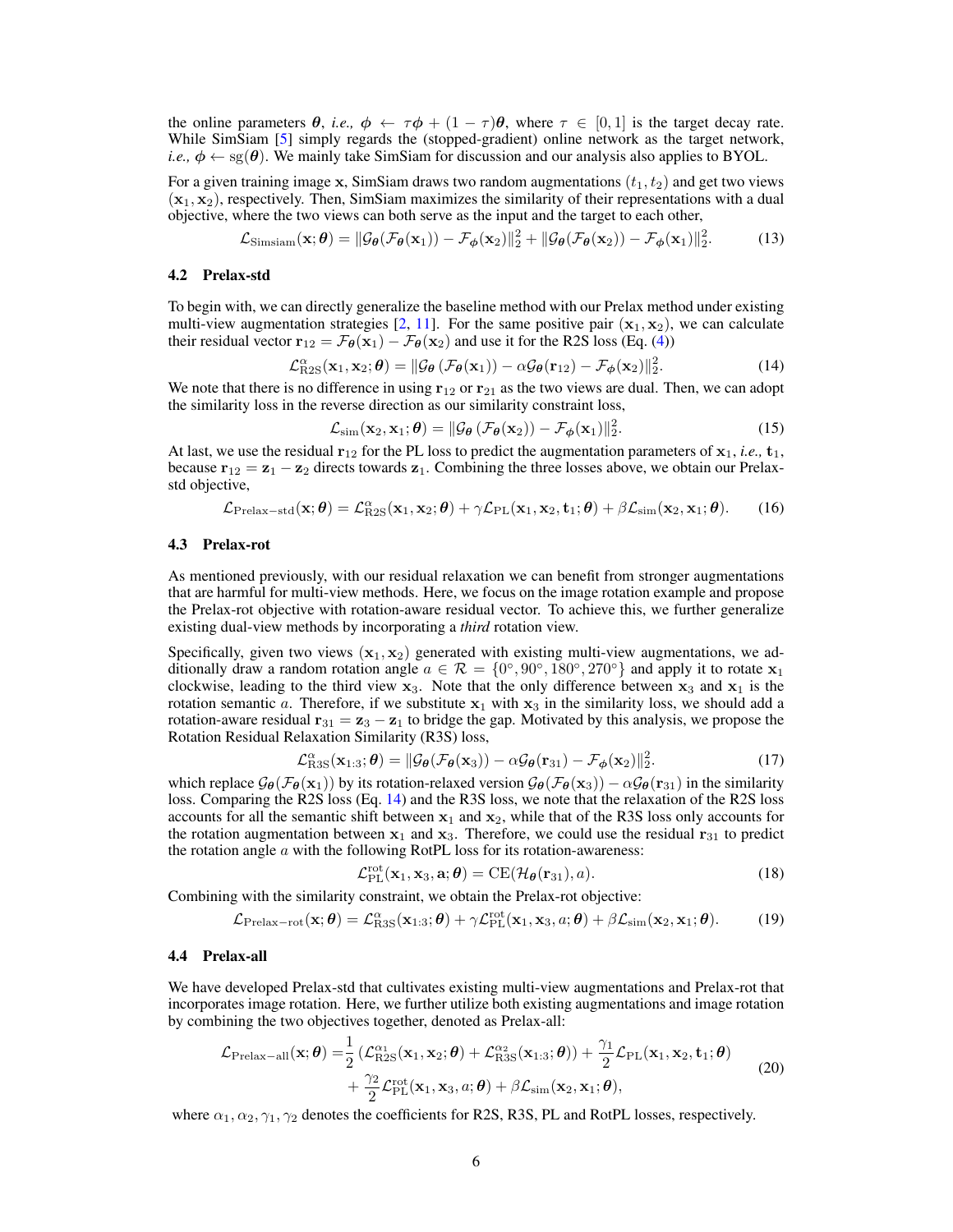#### <span id="page-6-2"></span>4.5 Discussions

Here we design three practical versions as different implementations of our generic framework of residual relaxation. Among them, Prelax-std focuses on further cultivating existing augmentation strategies, Prelax-rot is to incorporate the stronger (potentially harmful) rotation augmentation, while Prelax-all combines them all. Through the three versions, we demonstrate the wide applicability of Prelax as a generic framework. As for practical users, they could also adapt Prelax to their own application by incorporating specific domain knowledge. In this paper, as we focus on natural images, we take rotation as a motivating example as it is harmful for natural images. Nevertheless, rotation is not necessarily harmful in other domains, *e.g.,* medical images. Instead, random cropping could instead be very harmful for medical images as the important part could lie in the corner. In this scenario, our residual relaxation mechanism could also be used to encode the semantic shift caused by cropping and alleviate its bad effects.

## 5 Experiments

Datasets. Due to computational constraint, we carry out experiments on a range of medium-sized real-world image datasets, including well known benchmarks like CIFAR-10 [\[15\]](#page-10-15), CIFAR-100 [\[15\]](#page-10-15), and two ImageNet variants: Tiny-ImageNet-200 (200 classes with image size resized to  $32\times32$ ) [\[27\]](#page-11-7) and ImageNette (10 classes with image size  $128 \times 128$ )<sup>[3](#page-6-0)</sup>.

Backbones. As Prelax is designed to be a generic method for generalizing existing multi-view methods, we implement it on two different multi-view methods, SimSiam [\[5\]](#page-10-8) and BYOL [\[11\]](#page-10-7). Specifically, we notice that SimSiam reported results on CIFAR-10, while the official code of BYOL included results on ImageNette. For a fair comparison, we evaluate SimSiam and its Prelax variant on CIFAR-10, and evaluate BYOL and its Prelax variant on ImageNette. In addition, we evaluate Sim-Siam and its Prelax variant on two additional datasets CIFAR-100 and Tiny-ImageNet-200, which are more challenging because they include a larger number of classes. For computational efficiency, we adopt the ResNet-18 [\[13\]](#page-10-16) backbone (adopted in SimSiam [\[5\]](#page-10-8) for CIFAR-10) to benchmark our experiments. For a comprehensive comparison, we also experiment with larger backbones, like ResNet-34 [\[13\]](#page-10-16), and the results are included in Appendix C.

**Setup.** For Prelax-std, we use the same data augmentations as  $SimSiam [2, 5]$  $SimSiam [2, 5]$  $SimSiam [2, 5]$  $SimSiam [2, 5]$  (or BYOL [\[11\]](#page-10-7)), including RandomResizedCrop, RandomHorizontalFlip, ColorJitter, and RandomGrayscale, *etc* using the PyTorch notations. For Prelax-rot and Prelax-all, we further apply a random image rotation at last of the transformation, where the angles are drawn randomly from  $\{0^\circ, 90^\circ, 180^\circ, 270^\circ\}$ . To generate targets for the PL objective in Prelax, for each image, we collect the assigned parameters in each random augmentation, such as crop centers, aspect ratios, rotation angles, *etc*. More details can be found in Appendix A.

Training. For SimSiam and its Prelax variants, we follow the same hyperparameters in [\[5\]](#page-10-8) on CIFAR-10. Specifically, we use ResNet-18 as the backbone network, followed by a 3-layer projection MLP, whose hidden and output dimension are both 2048. The predictor is a 2-layer MLP whose hidden layer and output dimension are 512 and 2048 respectively. We use SGD for pre-training with batch size 512, learning rate 0.03, momentum 0.9, weight decay  $5 \times 10^{-4}$ , and cosine decay schedule [\[18\]](#page-10-17) for 800 epochs. For BYOL and its Prelax variants, we also adopt the ResNet-18 backbone, and the projector and predictor are 2-layer MLPs whose hidden layer and output dimension are 256 and [4](#page-6-1)096 respectively. Following the default hyper-parameters on ImageNette<sup>4</sup>, we use LARS opti-mizer [\[29\]](#page-11-8) to train 1000 epochs with batch size 256, learning rate 2.0, weight decay  $1 \times 10^{-6}$  while excluding the biases and batch normalization parameters from both LARS adaptation and weight decay. For the target network, the exponential moving average parameter  $\tau$  starts from  $\tau_{\text{base}} = 0.996$ and increases to 1 during training. As for the Prelax objective, we notice that sometimes, adopting a reverse residual  $r_{21}$  in the R2S loss (Eq. [\(14\)](#page-5-0)) can bring slightly better results, which could be due to the swapped prediction in SimSiam's dual objective  $(Eq. (13))$  $(Eq. (13))$  $(Eq. (13))$ . Besides, a naïve choice of Prelax coefficients already works well:  $\alpha = 1, \beta = 1, \gamma = 0.1$  for Prelax-std and Prelax-rot, and  $\alpha_1 = \alpha_2 = 1, \beta = 1, \gamma_1 = \gamma_2 = 0.1$  for Prelax-all. More discussion about the hyper-parameters of Prelax can be found in Appendix E.

<span id="page-6-0"></span><sup>3</sup><https://github.com/fastai/imagenette>

<span id="page-6-1"></span><sup>4</sup><https://github.com/deepmind/deepmind-research/tree/master/byol>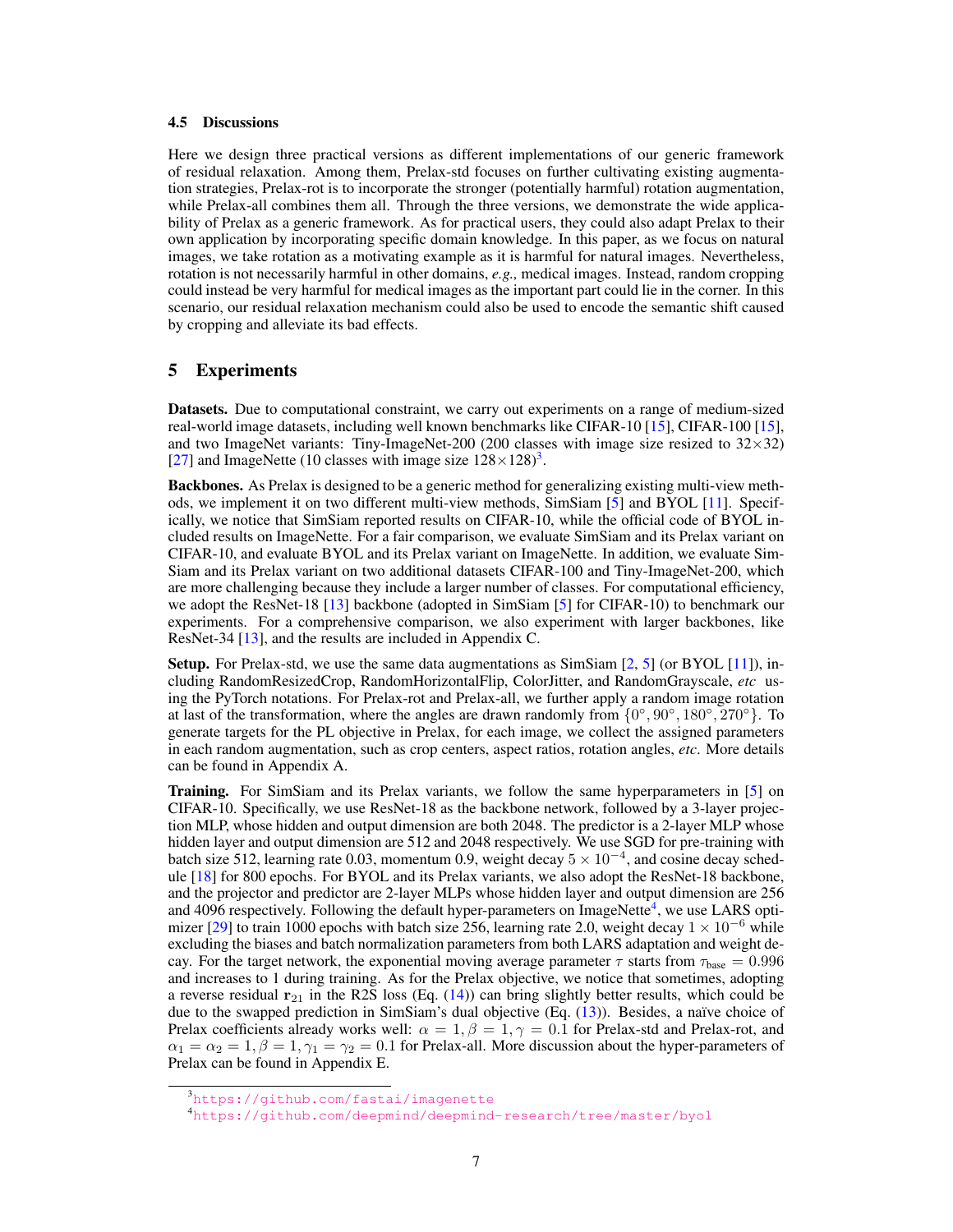| (a) CIFAR-10.                           |              | (b) ImageNette.                                    |              |
|-----------------------------------------|--------------|----------------------------------------------------|--------------|
| Method                                  | Acc. $(\%)$  | Method                                             | Acc. $(\% )$ |
| Supervised $[13]$ (re-produced)         | 95.0         | Supervised                                         | 91.0         |
| Rotation $[10]$ (re-produced)           | 88.3         | Supervised + TTA                                   | 92.2         |
| $BYOL$ [11] (re-produced)<br>SimCLR [2] | 91.1<br>91.1 | $BYOL [11] (ResNet-18)$<br>$BYOL [11] (ResNet-50)$ | 91.9<br>92.3 |
| SimSiam [5]<br>SimSiam + Prelax         | 91.8<br>93.4 | $BYOL + Prelax (ResNet-18)$                        | 92.6         |
|                                         |              |                                                    |              |

<span id="page-7-1"></span><span id="page-7-0"></span>Table 1: Linear evaluation on CIFAR-10 (a) and ImageNette (b) with ResNet-18 backbone. TTA: Test-Time Augmentation.

Evaluation. After unsupervised training, we evaluate the backbone network by fine-tuning a linear classifier on top of its representation with other model weights held fixed. For SimSiam and its Prelax variants, the linear classifier is trained on labeled data from scratch using SGD with batch size 256, learning rate 30.0, momentum 0.9 for 100 epochs. The learning rate decays by 0.1 at the 60-th and 80-th epochs. For BYOL and its Prelax variants, we use SGD with Nesterov momentum over 80 epochs using batch size 25, learning rate 0.5 and momentum 0.9. Besides the in-domain linear evaluation, we also evaluate its transfer learning performance on the out-of-domain data by learning a linear classifier on the labeled target domain data.

#### 5.1 Performance on Benchmark Datasets

 $\alpha$  CIFAC-10.

CIFAR-10. In Table [1a,](#page-7-0) we compare Prelax against previous multi-view methods (SimCLR [\[2\]](#page-10-3), SimSiam [\[5\]](#page-10-8), and BYOL [\[11\]](#page-10-7)) and predictive methods (Rotation [\[10\]](#page-10-9)) on CIFAR-10. We can see that multi-view methods are indeed better than predictive ones. Nevertheless, predictive learning alone (*e.g.,* Rotation) achieves quite good performance, indicating that pretext-aware features are also very useful. By encoding both pretext-invariant and pretext-aware features, Prelax outperforms previous methods by a large margin, and achieve state-of-the-art performance on CIFAR-10. A comparison of the learning dynamics between SimSiam and Prelax can be found in Appendix F.

ImageNette. Beside the SimSiam backbone, we further apply our Prelax loss to the BYOL frame-work [\[11\]](#page-10-7) and evaluate the two methods on the ImageNette dataset. In Table [1b,](#page-7-0) Prelax also shows a clear advantage over BYOL. Specifically, it improves the ResNet-18 version of BYOL by 0.7%, and even outperforms the ResNet-50 version by 0.3%.

Here, we can see that Prelax yields significant improvement on two different datasets with two different backbone methods. Thus, Prelax could serve as a generic method for improving existing multi-view methods by encoding pretext-aware features into the residual relaxation. For completeness, we also evaluate Prelax on the large scale dataset, ImageNet [\[7\]](#page-10-18), as well as its transferability to other kinds of downstream tasks, such as object detection and instance segmentation on MS COCO [\[17\]](#page-10-19). As shown in Appendix D, Prelax still consistently outperforms the baselines across all tasks.

#### 5.2 Effectiveness of Prelax Variants

For a comprehensive comparison of the three variants of Prelax objectives (Prelax-std, Prelax-rot, and Prelax-all), we conduct controlled experiments on a range of datasets based on the SimSiam backbone. Except CIFAR-10, we also conduct experiments on CIFAR-100 and Tiny-ImageNet-200, which are more challenging with more classes of images. For a fair comparison, we use the same training and evaluation protocols across all tasks.

In-domain Linear Evaluation. As shown in Table [2a,](#page-8-0) our Prelax objectives outperform the multiview objective consistently on all three datasets, where Prelax-all improves SimSiam by 1.6% on CIFAR-10, 3.1% on CIFAR-100, and 1.5% on Tiny-ImageNet-200. Besides, Prelax-std and Prelaxrot are also better than SimSiam in most cases. Thus, the pretext-aware residuals in Prelax indeed help encode more useful semantics.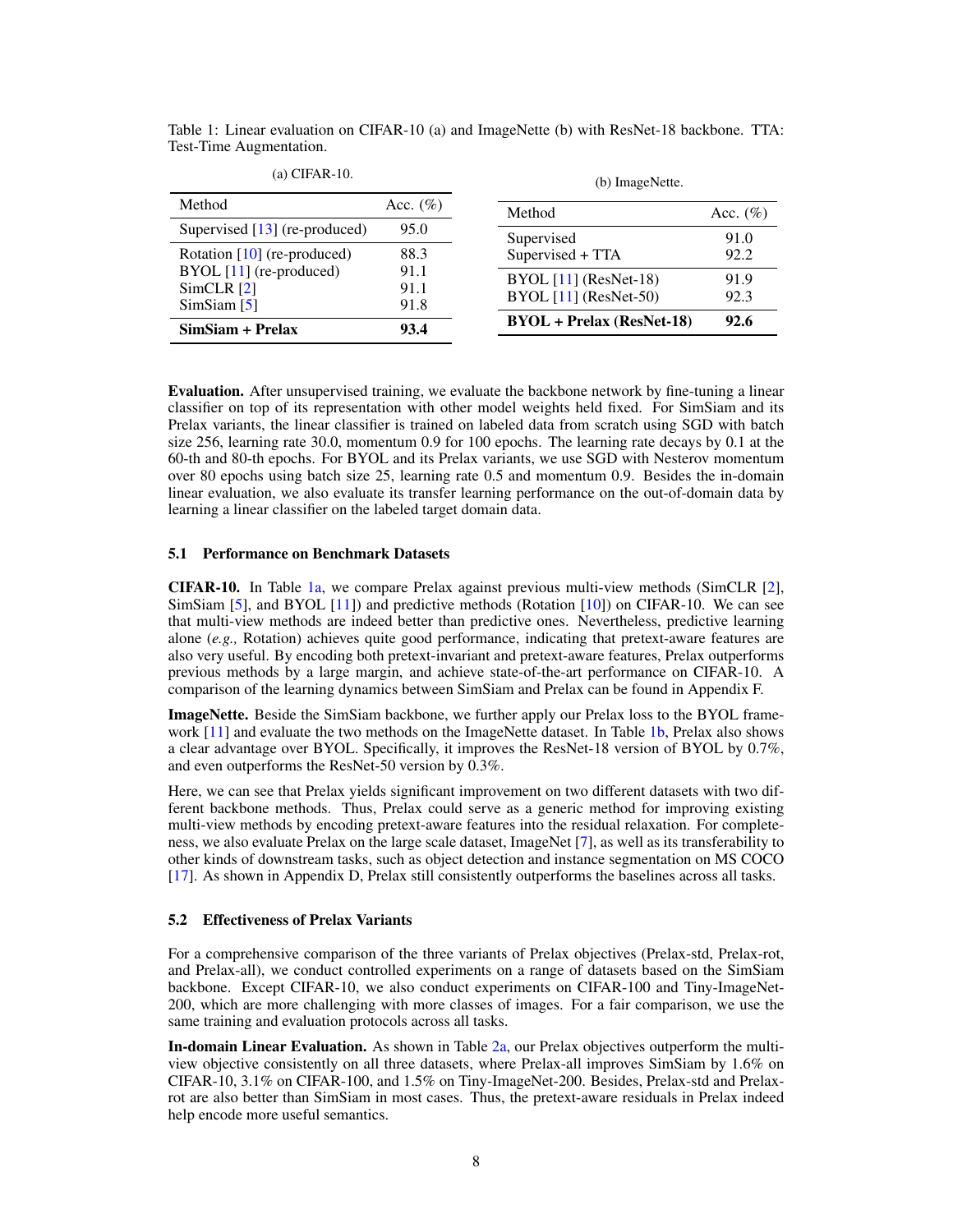<span id="page-8-2"></span><span id="page-8-0"></span>Table 2: A detailed comparison of SimSiam [\[5\]](#page-10-8) and Prelax (ours) across three datasets: CIFAR-10 (C10), CIFAR-100 (C100), and Tiny-ImageNet-200 (Tiny200) with the same hyper-parameters.

| Method                 | CIFAR-10 | CIFAR-100 | Tiny-ImageNet-200 |
|------------------------|----------|-----------|-------------------|
| SimSiam [5]            | 91.8     | 66.9      | 47 7              |
| $SimSiam + Prelax-std$ | 92.5     | 67.5      | 47.9              |
| $SimSiam + Prelax-rot$ | 92.4     | 67.3      | 47.1              |
| SimSiam + Prelax-all   | 93.4     | 70.0      | 49.2              |

(a) In-domain linear evaluation.

| (b) Out-of-domain linear evaluation.                                       |                        |                           |                            |  |  |  |
|----------------------------------------------------------------------------|------------------------|---------------------------|----------------------------|--|--|--|
| Method                                                                     | $C100 \rightarrow C10$ | $Tiny200 \rightarrow C10$ | $Tiny200 \rightarrow C100$ |  |  |  |
| SimSiam [5]                                                                | 44.1                   | 43.9                      | 21.8                       |  |  |  |
| $SimSiam + Prelax-std$<br>$SimSiam + Prelax-rot$<br>$SimSiam + Prelax-all$ | 45.0<br>45.0<br>44.9   | 45.1<br>45.1<br>44.6      | 21.8<br>22.0<br>22.1       |  |  |  |

<span id="page-8-1"></span>Table 3: Linear evaluation results of possible mechanisms for generalized multi-view learning on CIFAR-10 with SimSiam backbone.

(b) Ablation study.

| (a) Comparison against alternative options.                |              | Method                                      | Acc. $(\% )$ |
|------------------------------------------------------------|--------------|---------------------------------------------|--------------|
| Method                                                     | Acc. $(\%)$  | Sim(i.e., SimSiam [5])                      | 91.8         |
| SimSiam [5]<br>$SimSiam + margin loss$                     | 91.8<br>91.9 | $Sim + PL$<br>$Sim + R2S$                   | 92.2<br>91.5 |
| 88.3<br>Rotation [10]<br>87.9<br>$SimSiam + rotation$ aug. |              | $R2S + PL$<br>$Sim + PL + R2S$ (Prelax-std) | 91.7<br>92.5 |
| SimSiam + Rotation loss                                    | 91.7         | $Sim + RotPL$                               | 91.1         |
| $SimSiam + Prelax (ours)$                                  | 93.4         | $Sim + R3S$<br>$R3S + RotPL$                | 91.9<br>79.8 |
|                                                            |              | $Sim + RotPL + R3S$ (Prelax-rot)            | 92.4         |

Out-of-domain Linear Evaluation. Besides the in-domain linear evaluation, we also transfer the representations to a target domain. In the out-of-domain linear evaluation results shown in Table [2b,](#page-8-0) the Prelax objectives still have a clear advantage over the multi-view objective (SimSiam), while sometimes Prelax-std and Prelax-rot enjoy better transferred accuracy than Prelax-all.

#### 5.3 Empirical Understandings of Prelax

Comparison against Alternative Options. In Table [3a,](#page-8-1) we compare Prelax against several other relaxation options. "SimSiam + margin" refers to the margin loss discussed in Eq. [\(9\)](#page-3-4), which uses a scalar  $\eta$  to relax the exact alignment in multi-view methods. Here we tune the margin  $\eta = 0.5$ with the best performance. Nevertheless, it has no clean advantage over SimSiam. Then, we try several options for incorporating a strong augmentation and image rotation: 1) Rotation is the PL baseline by predicting rotation angles [\[10\]](#page-10-9), which is inferior to multi-view methods (SimSiam). 2) "SimSiam + rotation aug." directly applies a random rotation augmentation to each view, and learn with the SimSiam loss. However, it leads to lower accuracy, showing that the image rotation, as a strong augmentation, will *hurt* the performance of multi-view methods. 3) "SimSiam + Rotation" directly combines the SimSiam loss and the Rotation loss for training, which is still ineffective. 4) Our Prelax shows a significant improvement over SimSiam and other variants, showing that the residual alignment is an effective mechanism for utilizing strong augmentations like rotation.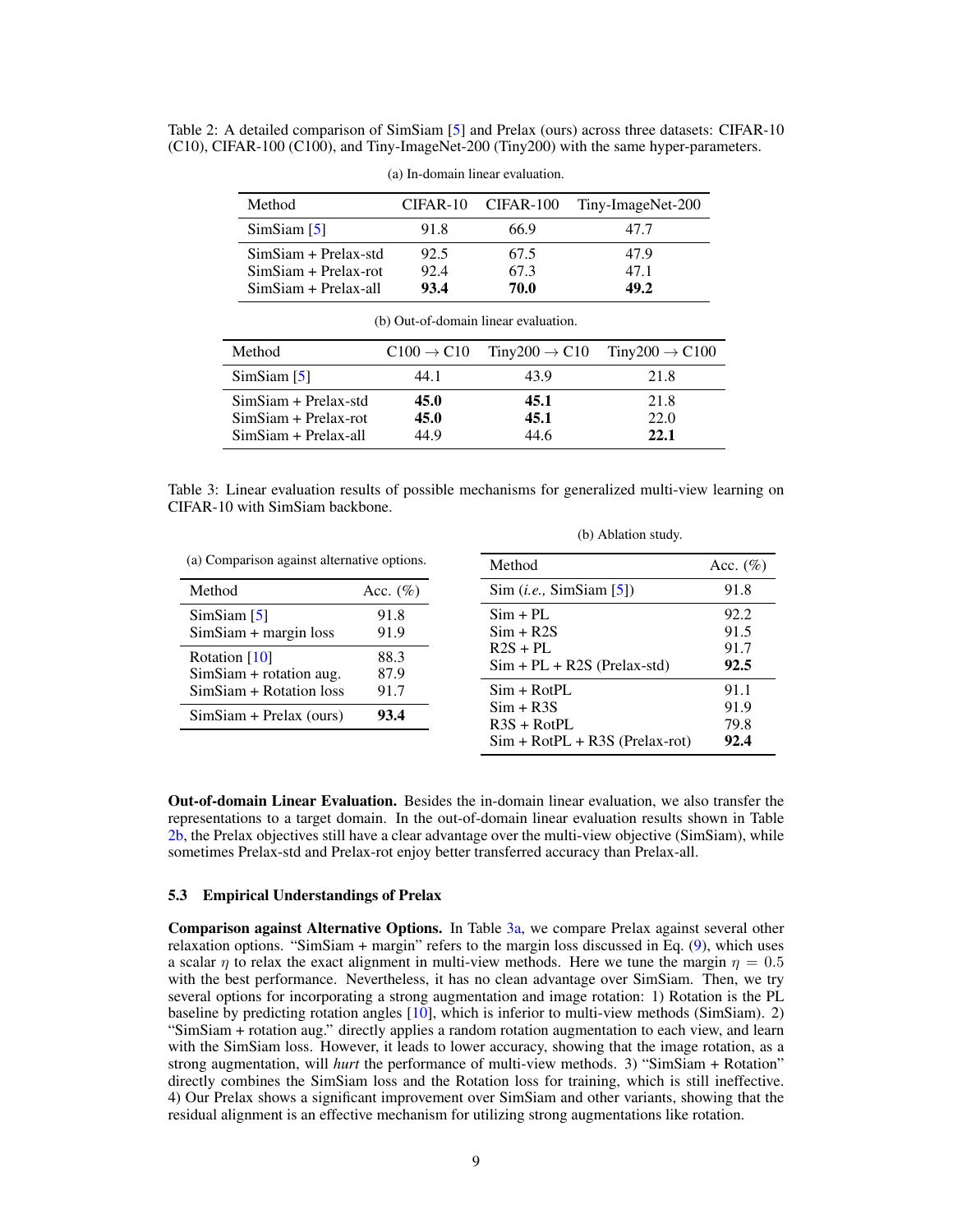<span id="page-9-1"></span><span id="page-9-0"></span>

(a) Representation visualization. (b) Nearest image retrieval.

Figure 3: (a) Representation visualization of our Prelax on CIFAR-10 test set. Each point represents an image representation and its color denotes the class of the image. (b) On CIFAR-10 test set, given 10 random queries (not cherry-picked), we retrieve 15 nearest images in the representation space with Prelax (ours).

Ablation Study. We perform ablation study of each component of the Prelax objectives on CIFAR-10. From Table [3b,](#page-8-1) we notice that simply adding the PL loss alone cannot improve over SimSiam consistently, for example, Sim + RotPL causes 0.7 point drop in test accuracy. While with the help of our residual relaxation, we can improve over the baselines significantly and consistently, for example, Prelax-rot (Sim + RotPL + R3S) brings 0.6 point improvement on test accuracy. Besides, we can see that the PL loss is necessary by making the residual pretext-aware, without which the performance drops a lot, and the similarity constraint (Sim loss) is also important by avoiding bad cases when augmented images drift far from the anchor image. Therefore, the ablation study shows the residual relaxation loss, similarity loss, and PL loss all matter in our Prelax objectives.

## 5.4 Qualitative Analysis

Representation Visualization. To provide an intuitive understanding of the learned representations, we visualize them with t-SNE [\[26\]](#page-11-9) on Figure [3a.](#page-9-0) We can see that in general, our Prelax can learn well-separated clusters of representations corresponding to the ground-truth image classes.

Image Retrieval. In Figure [3b,](#page-9-0) we evaluate Prelax on an image retrieval task. Given a random query image (not cherry-picked), the top-15 most similar images in representation space are retrieved, and the query itself is shown in the first column. We can see that although the unsupervised training with Prelax has no access to labels, the retrieved nearest images of Prelax are all correctly from the same class and semantically consistent with the query.

# 6 Conclusion

In this paper, we proposed a generic method, Prelax (Pretext-aware Residual Relaxation), to account for the (possibly large) semantic shift caused by image augmentations. With pretext-aware learning of the residual relaxation, our method generalizes existing multi-view learning by encoding both pretext-aware and pretext-invariant representations. Experiments show that our Prelax has outperformed existing multi-view methods significantly on a variety of benchmark datasets.

# Acknowledgement

Yisen Wang is partially supported by the National Natural Science Foundation of China under Grant 62006153, and Project 2020BD006 supported by PKU-Baidu Fund. Jiansheng Yang is supported by the National Science Foundation of China under Grant No. 11961141007. Zhouchen Lin was supported by the NSF China (No.s 61625301 and 61731018), NSFC Tianyuan Fund for Mathematics (No. 12026606) and Project 2020BD006 supported by PKU-Baidu Fund.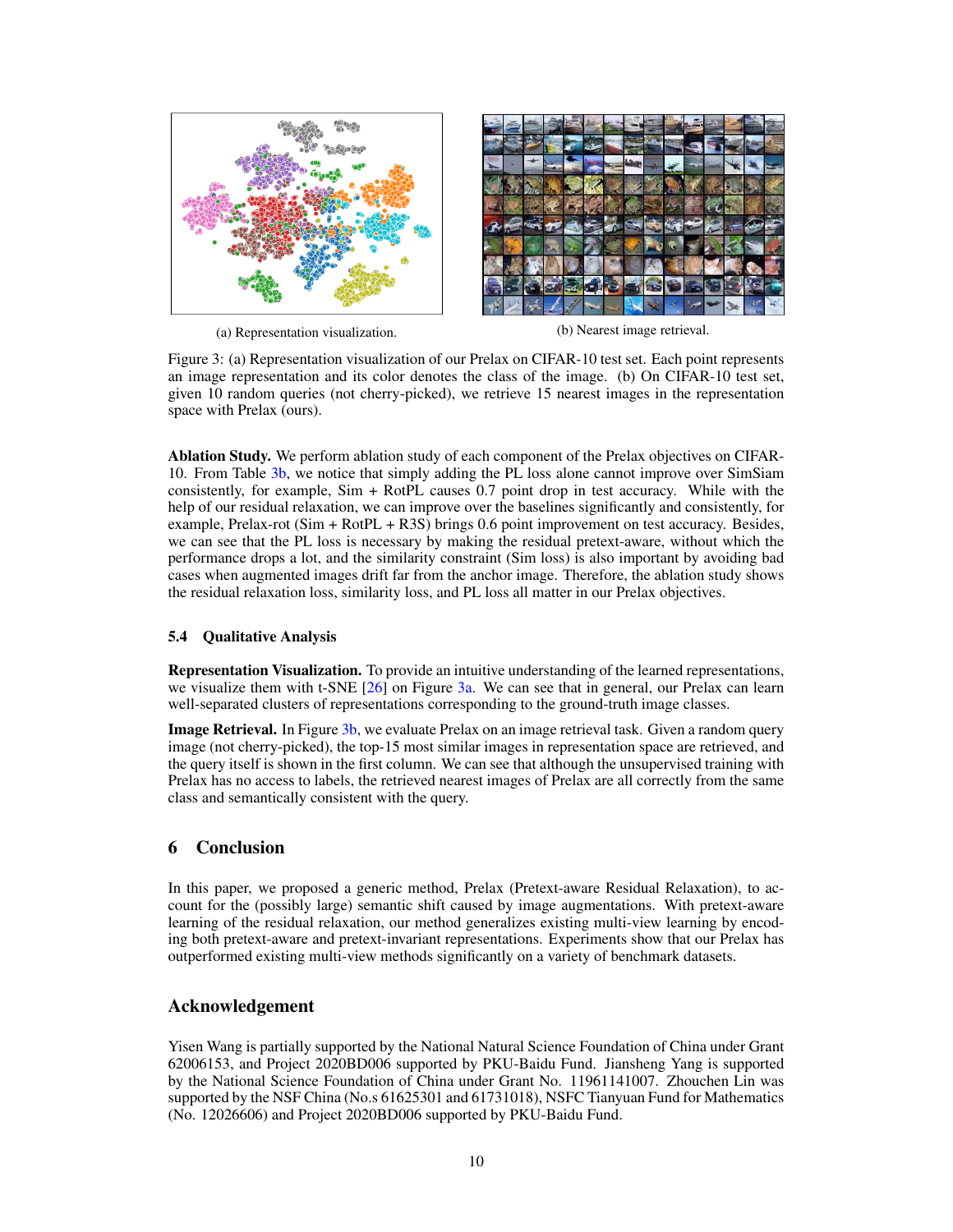# **References**

- <span id="page-10-2"></span>[1] Philip Bachman, R Devon Hjelm, and William Buchwalter. Learning representations by maximizing mutual information across views. *arXiv preprint arXiv:1906.00910*, 2019. [1,](#page-0-0) [2,](#page-1-1) [3](#page-2-1)
- <span id="page-10-3"></span>[2] Ting Chen, Simon Kornblith, Mohammad Norouzi, and Geoffrey Hinton. A simple framework for contrastive learning of visual representations. *ICML*, 2020. [1,](#page-0-0) [2,](#page-1-1) [3,](#page-2-1) [6,](#page-5-2) [7,](#page-6-2) [8](#page-7-1)
- <span id="page-10-5"></span>[3] Ting Chen, Simon Kornblith, Kevin Swersky, Mohammad Norouzi, and Geoffrey Hinton. Big self-supervised models are strong semi-supervised learners. *arXiv preprint arXiv:2006.10029*, 2020. [1](#page-0-0)
- <span id="page-10-6"></span>[4] Xinlei Chen, Haoqi Fan, Ross Girshick, and Kaiming He. Improved baselines with momentum contrastive learning. *arXiv preprint arXiv:2003.04297*, 2020. [1](#page-0-0)
- <span id="page-10-8"></span>[5] Xinlei Chen and Kaiming He. Exploring simple siamese representation learning. *arXiv preprint arXiv:2011.10566*, 2020. [1,](#page-0-0) [2,](#page-1-1) [3,](#page-2-1) [5,](#page-4-2) [6,](#page-5-2) [7,](#page-6-2) [8,](#page-7-1) [9](#page-8-2)
- <span id="page-10-14"></span>[6] Thomas M Cover. *Elements of information theory*. John Wiley & Sons, 1999. [5](#page-4-2)
- <span id="page-10-18"></span>[7] Jia Deng, Wei Dong, Richard Socher, Li-Jia Li, Kai Li, and Li Fei-Fei. Imagenet: A large-scale hierarchical image database. *CVPR*, 2009. [8](#page-7-1)
- <span id="page-10-12"></span>[8] Carl Doersch, Abhinav Gupta, and Alexei A Efros. Unsupervised visual representation learning by context prediction. *ICCV*, 2015. [3](#page-2-1)
- <span id="page-10-13"></span>[9] Zeyu Feng, Chang Xu, and Dacheng Tao. Self-supervised representation learning from multidomain data. *ICCV*, 2019. [3](#page-2-1)
- <span id="page-10-9"></span>[10] Spyros Gidaris, Praveer Singh, and Nikos Komodakis. Unsupervised representation learning by predicting image rotations. *ICLR*, 2018. [1,](#page-0-0) [3,](#page-2-1) [4,](#page-3-5) [8,](#page-7-1) [9](#page-8-2)
- <span id="page-10-7"></span>[11] Jean-Bastien Grill, Florian Strub, Florent Altche, C. Tallec, Pierre H. Richemond, Elena ´ Buchatskaya, C. Doersch, Bernardo Avila Pires, Zhaohan Daniel Guo, Mohammad Gheshlaghi Azar, B. Piot, K. Kavukcuoglu, Rémi Munos, and Michal Valko. Bootstrap your own latent: A new approach to self-supervised learning. *NeurIPS*, 2020. [1,](#page-0-0) [2,](#page-1-1) [3,](#page-2-1) [5,](#page-4-2) [6,](#page-5-2) [7,](#page-6-2) [8](#page-7-1)
- <span id="page-10-4"></span>[12] Kaiming He, Haoqi Fan, Yuxin Wu, Saining Xie, and Ross Girshick. Momentum contrast for unsupervised visual representation learning. *CVPR*, 2020. [1,](#page-0-0) [2](#page-1-1)
- <span id="page-10-16"></span>[13] Kaiming He, Xiangyu Zhang, Shaoqing Ren, and Jian Sun. Deep residual learning for image recognition. *CVPR*, 2016. [7,](#page-6-2) [8](#page-7-1)
- <span id="page-10-1"></span>[14] R Devon Hjelm, Alex Fedorov, Samuel Lavoie-Marchildon, Karan Grewal, Phil Bachman, Adam Trischler, and Yoshua Bengio. Learning deep representations by mutual information estimation and maximization. *ICLR*, 2019. [1,](#page-0-0) [3](#page-2-1)
- <span id="page-10-15"></span>[15] Alex Krizhevsky, Geoffrey Hinton, et al. Learning multiple layers of features from tiny images. 2009. [7](#page-6-2)
- <span id="page-10-10"></span>[16] Yingming Li, Ming Yang, and Zhongfei Zhang. A survey of multi-view representation learning. *IEEE transactions on Knowledge and Data Engineering*, 31(10):1863–1883, 2018. [2](#page-1-1)
- <span id="page-10-19"></span>[17] Tsung-Yi Lin, Michael Maire, Serge Belongie, James Hays, Pietro Perona, Deva Ramanan, Piotr Dollár, and C Lawrence Zitnick. Microsoft coco: Common objects in context. In *ECCV*, 2014. [8](#page-7-1)
- <span id="page-10-17"></span>[18] Ilya Loshchilov and Frank Hutter. Sgdr: Stochastic gradient descent with warm restarts. *ICLR*, 2017. [7](#page-6-2)
- <span id="page-10-0"></span>[19] Sean Metzger, Aravind Srinivas, Trevor Darrell, and Kurt Keutzer. Evaluating self-supervised pretraining without using labels. *arXiv preprint arXiv:2009.07724*, 2020. [1](#page-0-0)
- <span id="page-10-11"></span>[20] Ishan Misra and Laurens van der Maaten. Self-supervised learning of pretext-invariant representations. *CVPR*, 2020. [2](#page-1-1)